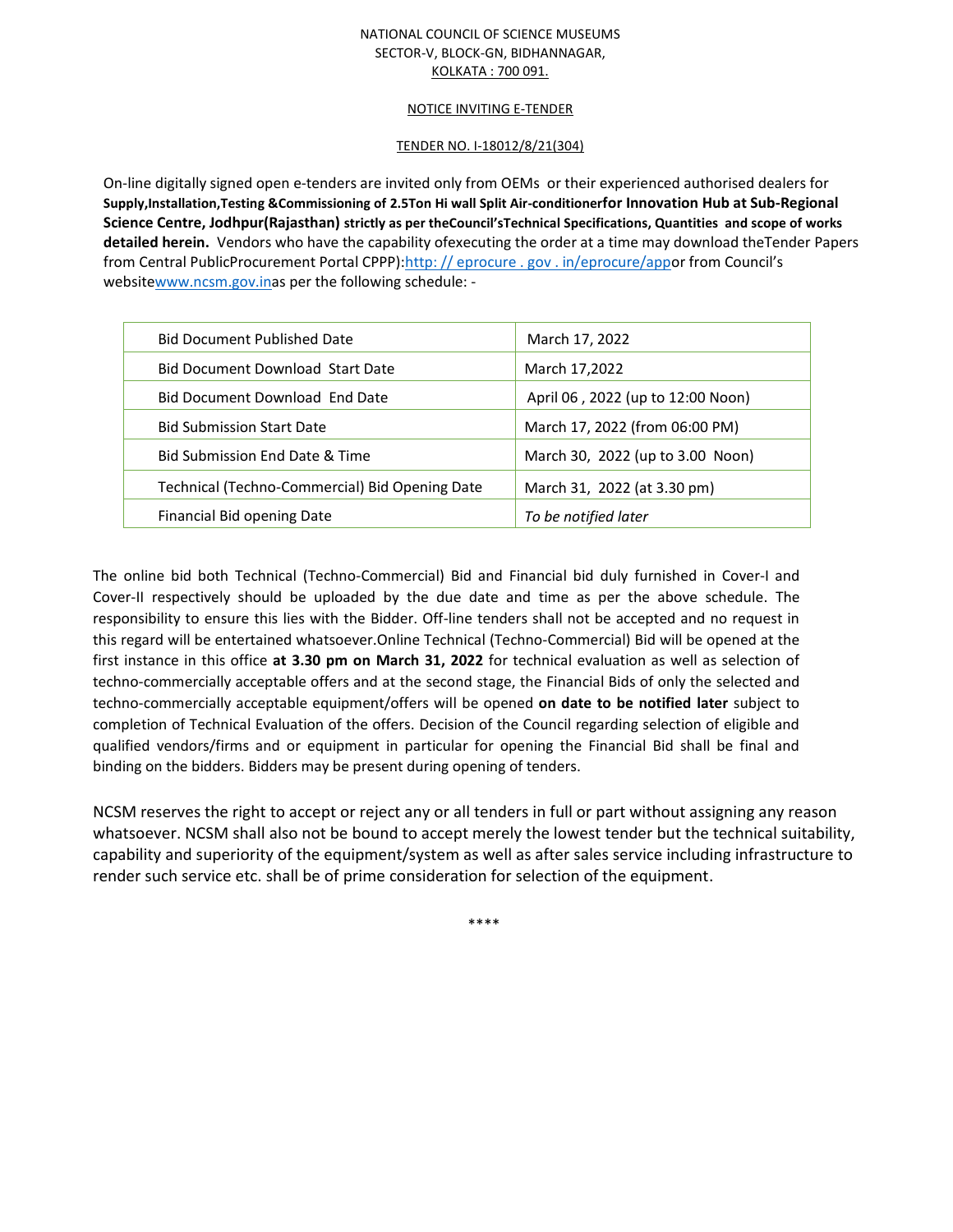### NATIONAL COUNCIL OF SCIENCE MUSEUMS SECTOR-V, BLOCK-GN, BIDHANNAGAR, KOLKATA : 700 091.

#### TENDER NO. I-18012/8/21(304)

#### **General Information and Instructions**

- **1.** The instruction given herein will be strictly binding on the tenderers and deviation, if any will make the tender or tenders liable to be considered invalid. Tenders incorporating additional conditions by the tenderer are liable for rejection.
- **2.** Bids shall be submitted online only at CPPP website: https://eprocure.gov.in/eprocure/app Manual bids shall not be accepted.
- **3.** The instruction given in **"Annexure-A" for "Instruction for Online Bid Submission"** should be strictly followed during submission of the Bid.
- **4.** Bid documents may be scanned with 100 dpi with black and white option which helps in reducing size of the scanned document.
- **5. Validity of Bids**: The Bids should remain valid for 180 days from the date of Financial Bid opening.
- **6. Rejection of Bids:** Canvassing by the Bidder in any form, unsolicited letter and post-tender correction may invoke summary rejection. Conditional tenders will be rejected. Non-compliance of applicable General Information and Instruction will disqualify the Bid.
- **7.** The tenderers should have Digital Signature Certificate (DSC) for filling up the Bids. The person signing the tender documents should be authorized for submitting the on line e-tender.
- 8. The tenderers shall fill up the Prescribed Format for submission of **Technical (Techno- commercial) Bid as per "Annexure-D"** format duly signed by the authorized signatory. The person signing the tender document should be authorised for submitting the online e-tender.
- 9. The Financial Bid shall be filled in and signed by the authorized signatory online as per Proforma **"Annexure- "E"** available at Central Public Procurement Portal e-tender system website http://eprocure.gov.in/eprocure/app. Off line Financial Bid shall not be accepted.

## **10. Tender must be uploaded online by the bidder in two separate covers marked Cover-I and Cover-II. The contents of Cover - I and Cover-II will be as follows:**

Cover - I

- i) Technical (Techno-commercial) Bid as per "**Annexure - D"** format duly filled in and signed by the authorized signatory with official stamp.
- ii) Scanned Copy of the current and valid Trade License and Dealership Certificate, as applicable, duly self attested with official stamp.
	- iii) Scanned Copy of the current and valid GST Registration Certificate indicating GST Number duly self attested with official stamp.
	- iv)The '**UNDERTAKING'**of the bidder (as detailed in **Annexure-C**)duly signedby the authorized signatory with official stamp.
	- v) The '**Technical Specification'** as detailed in **Annexure-F** (as a token of acceptance fordelivery of materials in accordance to the Council's Specification) duly self attested withofficial stamp.
	- vi) Scanned Copy of **General Terms & Conditions** as detailed in **Annexure-B** duly self attested with official stamp as a token of acceptance.
	- vii) Scanned copy of credentials of past experience in such business for last 5 years.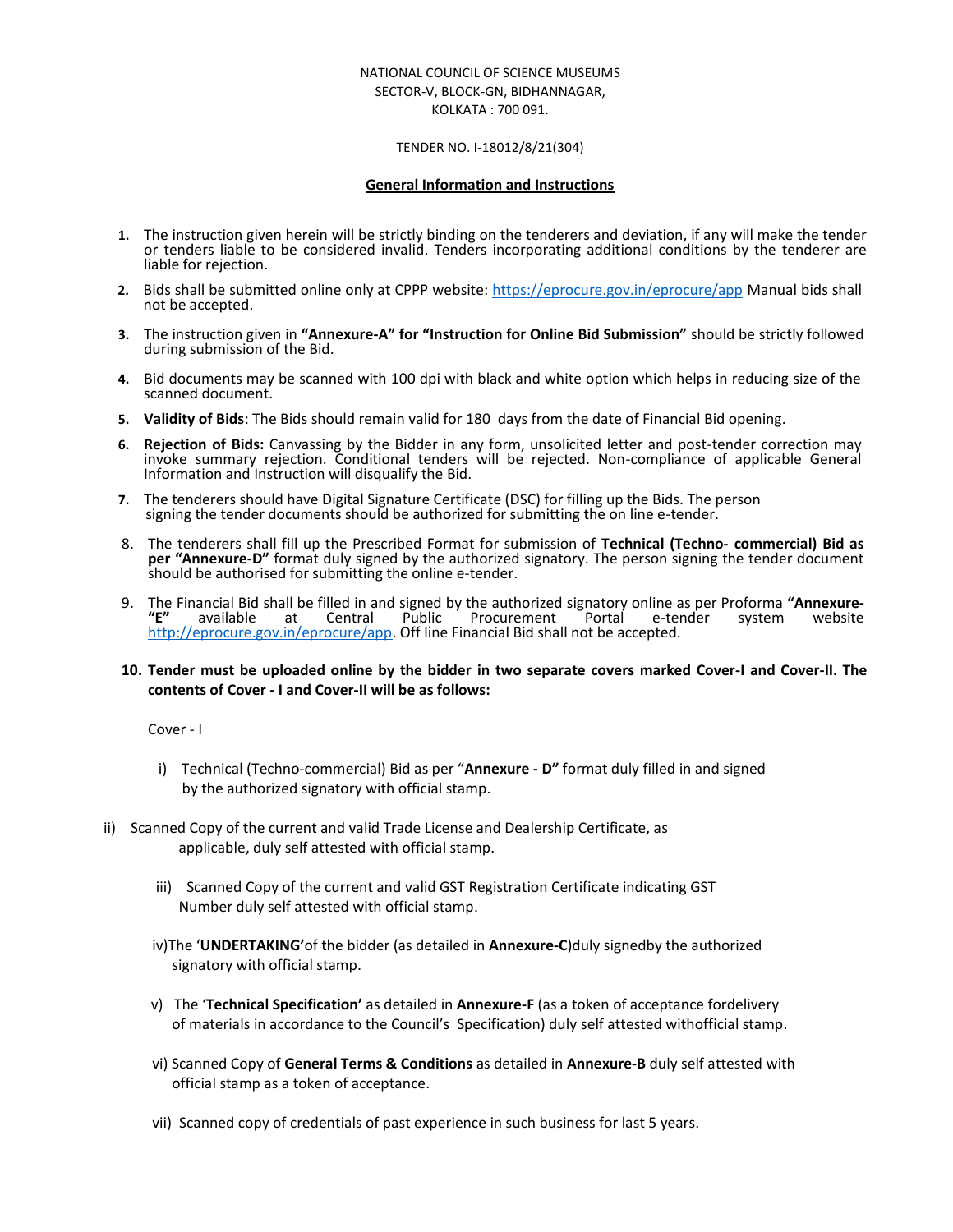In case the bidder fails to submit any of the documents as stated above, the other part of their tender i.e. 'Cover- II' shall not be considered for further download and shall be rejected straightway without any further reference. The Technical Bids and other documents i.e. 'Cover- I' will be downloaded and evaluated at the first stage to select the techno-commercially capable and competent bidders. At the second stage, Financial/Price Bids i.e. 'Cover - II' of only the techno-commercially acceptable offers will be downloaded and evaluated for further ranking before awarding the contract. After opening of 'Cover -I', if all the bids are found techno-commercially unacceptable, the Financial (Price Bid) Bids i.e. 'Cover - II' submitted by the bidders against this Tender shall not be opened/downloaded for obvious reasons.

## Cover-2

The Financial Bid (as per Annexure-E format) i.e. Schedule of Price Bid in the form of attached BOQ Proforma duly filled in and digitally signed.

11. The authorities of National Council of Science Museums, who does not bind themselves to accept the lowest tender, reserves the right to reject or accept any or all tenders wholly or partially without assigning and reason whatsoever.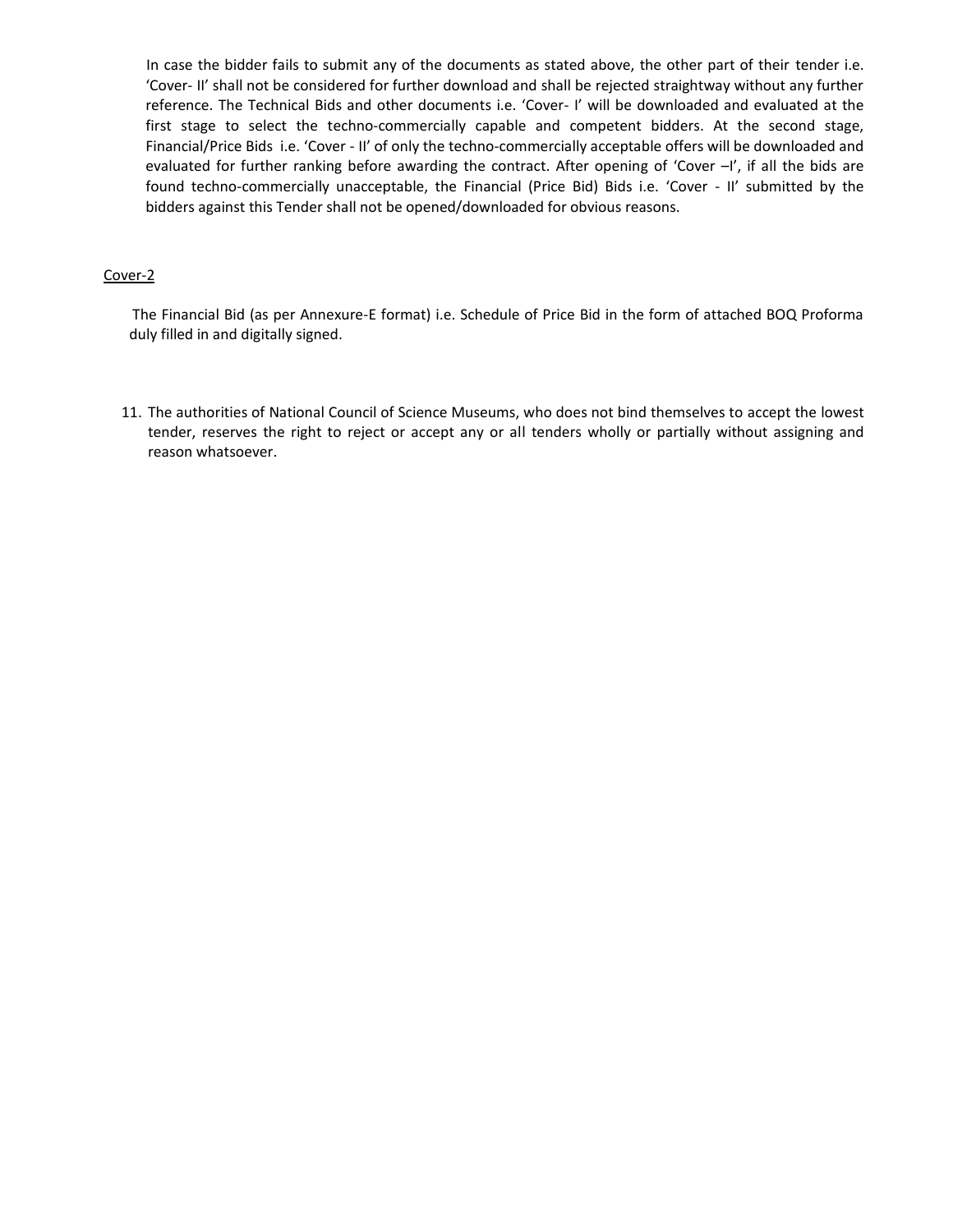# **NATIONAL COUNCIL OF SCIENCE MUSEUMS SECTOR-V, BLOCK-GN, BIDHANNAGAR, KOLKATA – 700 091.**

### TENDER NO. I-18012/8/21(304)

## **Instructions for Online Bid Submission**

- 1. The bidders are required to submit soft copies of their bids electronically on the CPP Portal, using valid Digital Signature Certificates. The instructions given below are meant to assist the bidders in registering on the CPP Portal, prepare their bids in accordance with the requirements and submitting their bids online on the CPP Portal.
- 2. More information useful for submitting online bids on the CPP Portal may be obtained at https://eprocure.gov.in/eprocure/app

## **REGISTRATION**

- 1) Bidders are required to enrol on the e-Procurement module of the Central Public Procurement Portal (URL: https://eprocure.gov.in/eprocure/app ) by clicking on the link "**Online bidder Enrolment**" on the CPP Portal which is free of charge.
- 2) As part of the enrolment process, the bidders will be required to choose a unique username and assign a password for their accounts.
- 3) Bidders are advised to register their valid email address and mobile numbers as part of the registration process. These would be used for any communication from the CPP Portal.
- 4) Upon enrolment, the bidders will be required to register their valid Digital Signature Certificate (Class II or Class III Certificates with signing key usage) issued by any Certifying Authority recognized by CCA India (e.g. Sify / nCode / eMudhra etc.), with their profile.
- 5) Only one valid DSC should be registered by a bidder. Please note that the bidders are responsible to ensure that they do not lend their DSC's to others which may lead to misuse.
- 6) Bidder then logs in to the site through the secured log-in by entering their user ID / password and the password of the DSC / e-Token.

## **SEARCHING FOR TENDER DOCUMENTS**

- 1) There are various search options built in the CPP Portal, to facilitate bidders to search active tenders by several parameters. These parameters could include Tender ID, Organization Name, Location, Date, Value, etc. There is also an option of advanced search for tenders, wherein the bidders may combine a number of search parameters such as Organization Name, Form of Contract, Location, Date, Other keywords etc. to search for a tender published on the CPP Portal.
- 2) Once the bidders have selected the tenders they are interested in, they may download the required documents / tender schedules. These tenders can be moved to the respective 'My Tenders' folder. This would enable the CPP Portal to intimate the bidders through SMS / e-mail in case there is any corrigendum issued to the tender document.
- 3) The bidder should make a note of the unique Tender ID assigned to each tender, in case they want to obtain any clarification / help from the Helpdesk.

## **PREPARATION OF BIDS**

- 1) Bidder should take into account any corrigendum published on the tender document before submitting their bids.
- 2) Please go through the tender advertisement and the tender document carefully to understand the documents required to be submitted as part of the bid. Please note the number of covers in which the bid documents have to be submitted, the number of documents including the names and content of each of the document that need to be submitted. Any deviations from these may lead to rejection of the bid.
- 3) Bidder, in advance, should get ready the bid documents to be submitted as indicated in the tender document / schedule and generally, they can be in PDF / XLS / RAR / DWF/JPG formats. Bid documents may be scanned with 100 dpi with black and white option which helps in reducing size of the scanned document.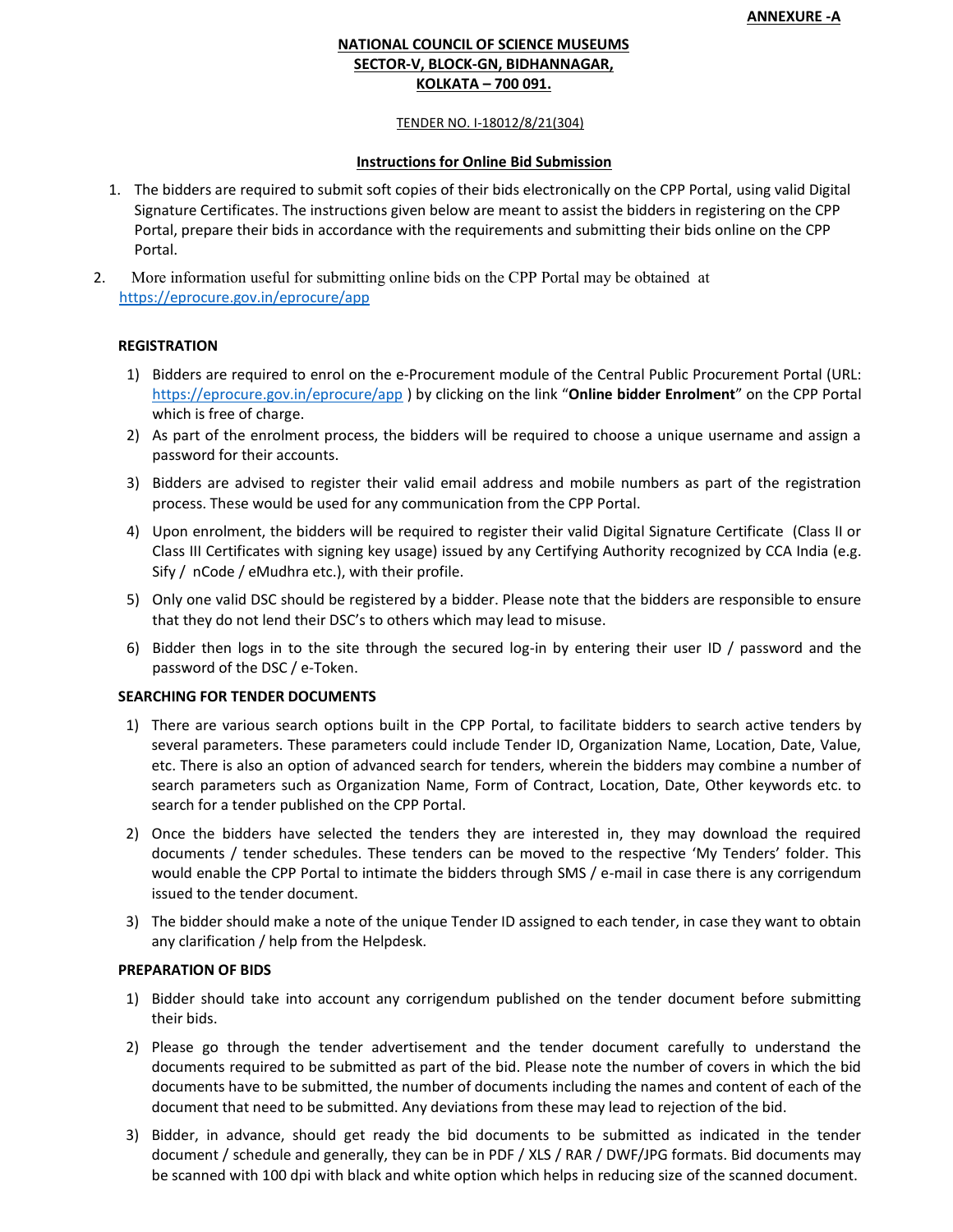4) To avoid the time and effort required in uploading the same set of standard documents which are required to be submitted as a part of every bid, a provision of uploading such standard documents (e.g. PAN card copy, annual reports, auditor certificates etc.) has been provided to the bidders. Bidders can use "My Space" or ''Other Important Documents'' area available to them to upload such documents. These documents may be directly submitted from the "My Space" area while submitting a bid, and need not be uploaded again and again. This will lead to a reduction in the time required for bid submission process.

# **SUBMISSION OF BIDS**

- 1) Bidder should log into the site well in advance for bid submission so that they can upload the bid in time i.e. on or before the bid submission time. Bidder will be responsible for any delay due to other issues.
- 2) The bidder has to digitally sign and upload the required bid documents one by one as indicated in the tender document.
- 3) A standard Price Schedule format (BOQ) has been provided with the tender document to be filled by all the bidders. Bidders are requested to note that they should necessarily submit their financial bids in the format provided and no other format is acceptable. If the price bid has been given as a standard BOQ format with the tender document, then the same is to be downloaded and to be filled by all the bidders. Bidders are required to download the BOQ file, open it and complete the white coloured (unprotected) cells with their respective financial quotes and other details (such as name of the bidder). No other cells should be changed. **In case no rate value is required to be quoted in any particular cell, that cell must be kept blank, figure '0' (zero) shall not be entered in such cell(s)**. Once the details have been completed, the bidder should save it and submit it online, without changing the filename. If the BOQ file is found to be modified by the bidder, the bid will be rejected.
- 4) The server time (which is displayed on the bidders' dashboard) will be considered as the standard time for referencing the deadlines for submission of the bids by the bidders, opening of bids etc. The bidders should follow this time during bid submission.
- 5) All the documents being submitted by the bidders would be encrypted using PKI encryption techniques to ensure the secrecy of the data. The data entered cannot be viewed by unauthorized persons until the time of bid opening. The confidentiality of the bids is maintained using the secured Socket Layer 128 bit encryption technology. Data storage encryption of sensitive fields is done. Any bid document that is uploaded to the server is subjected to symmetric encryption using a system generated symmetric key. Further this key is subjected to asymmetric encryption using buyers/bid openers public keys. Overall, the uploaded tender documents become readable only after the tender opening by the authorized bid openers.
- 6) The uploaded tender documents become readable only after the tender opening by the authorized bid openers.
- 7) Upon the successful and timely submission of bids (i.e. after Clicking "Freeze Bid Submission" in the portal), the portal will give a successful bid submission message & a bid summary will be displayed with the bid no. and the date & time of submission of the bid with all other relevant details.
- 8) The bid summary has to be printed and kept as an acknowledgement of the submission of the bid. This acknowledgement may be used as an entry pass for any bid opening meetings.

## ASSISTANCE TO BIDDERS

- 1. Any enquiries relating to the tender document and the terms and conditions contained therein should be addressed to the Tender Inviting Authority for a tender or the relevant contact person indicated in the tender.
- 2. Any queries relating to the process of online bid submission or queries relating to CPP Portal in general may be directed to the 24x7 CPP Portal helpdesk. The contact number for the helpdesk is 1800 233 7315.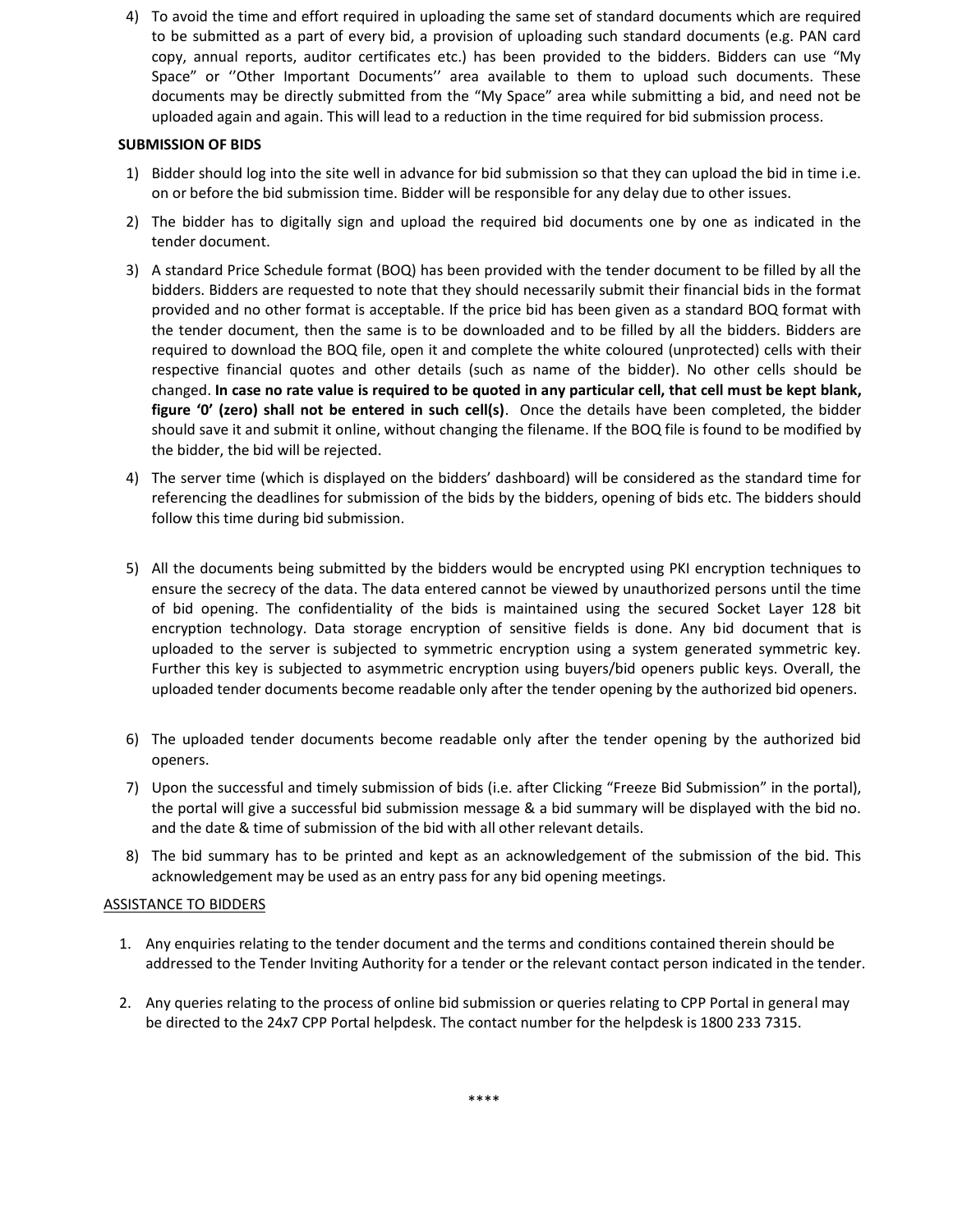# **NATIONAL COUNCIL OF SCIENCE MUSEUMS SECTOR-V, BLOCK-GN, BIDHANNAGAR, KOLKATA: 700 091.**

#### TENDER NO. I-18012/8/21(304)

# **GENERAL TERMS & CONDITIONS (GTC) FOR SUBMISSION OF TENDER FOR SUPPLY, INSTALLATION,TESTING &COMMISSIONING OF 2.5 TON HI-WALL SPLIT AIR-CONDITIONERS AT INNOVATION HUB OF SRSC, JODHPUR (RAJASTHAN) STRICTLY AS PER ENCLOSED TECHNICAL SPECIFICATION ANNEXURE F.**

- 01. Bidders should have necessary infrastructure and facilities so as to take up the job of supply of the tendered items strictly as per enclosed specifications and scope of works with required financial capability.
- 02. Price:

The prices and rates indicated/quoted shall be inclusive of cost of materials, supply, installation, testing & commissioning of 2.5 Ton Hi-wall split Air conditioners and other accessories such as MS stand, copper piping, electrical cable, drain piping etc. as per attached specification at Sub- Regional Science Centre, Jodhpur (Rajasthan). The rate of GST to be imposed on the rates shall be clearly mentioned. Prices and rate quoted shall be firm and fixed for the entire period of execution of the order and no escalation of rate on any ground whatsoever shall be applicable. **Agencies willing to participate in this tender must quote rates for all the items as per the BoQ separately**, **however order will be placed with the overall Lowest Bidder who quoted for all the items for compatibility and convenience.** Payment for the measurable items will be made as per actual measurement basis based on actual usage.

03. The successful bidder shall submit the following within seven days from the date of placement of order :

i) Duplicate copy of the order duly signed and stamped as a token of acceptance of the order and

ii) Performance Security / Security Deposit equivalent to 3% of the value of the order. The Performance Security / Security Deposit will be retained with NCSM till the defect liability period which shall be one year from the date of satisfactory completion of the entire work as certified by NCSM. Performance Security / Security Deposit shall not carry any interest.

04. Time is the essence of the tender. The entire work of Supply, Installation, Testing and Commissioning of the tendered items as per enclosed specifications, shall be completed at **Innovation Hub of SRSC, Jodhpur(Rajasthan)strictly within 03 (THREE) weeks from the date of placement of the order**. For non-compliance of any of the terms covered under the order and or non-delivery of the tendered items, complete in all respects within the above stipulated delivery period, the Council shall have the right either to cancel the order for impose penalty as detailed in clause 5. Decision in this regard taken by the Council shall be final and binding on the tender/bidder and the decision in this regard taken by the Council shall be final and binding on the successful bidder.

### 05 **Penalty Clause:-**

The time allowed for executing the supply as detailed in Clause No.04 shall be strictly observed by the successful bidder. The supply shall throughout the stipulated period of the order, be proceeded with all the diligence (time being deemed to be the essence of the order) and the successful bidder shall pay to the Council, an amount equal to 1% of the amount of the contract value for every week that the supply may remain incomplete as per delivery schedule as stipulated in Clause No.04 subject to a maximum compensation of 10% of the contract value after which period, action will be taken by the Council as will deem fit. If the successful bidder fail to pay the amount as above, the same shall be deducted from the EMD retained with the Council.

The Council may extend the time of delivery of the ordered items at their discretion on the application of the successful bidder for such purpose provided that the Council considers the reasons for such extension as good, sufficient and acceptable.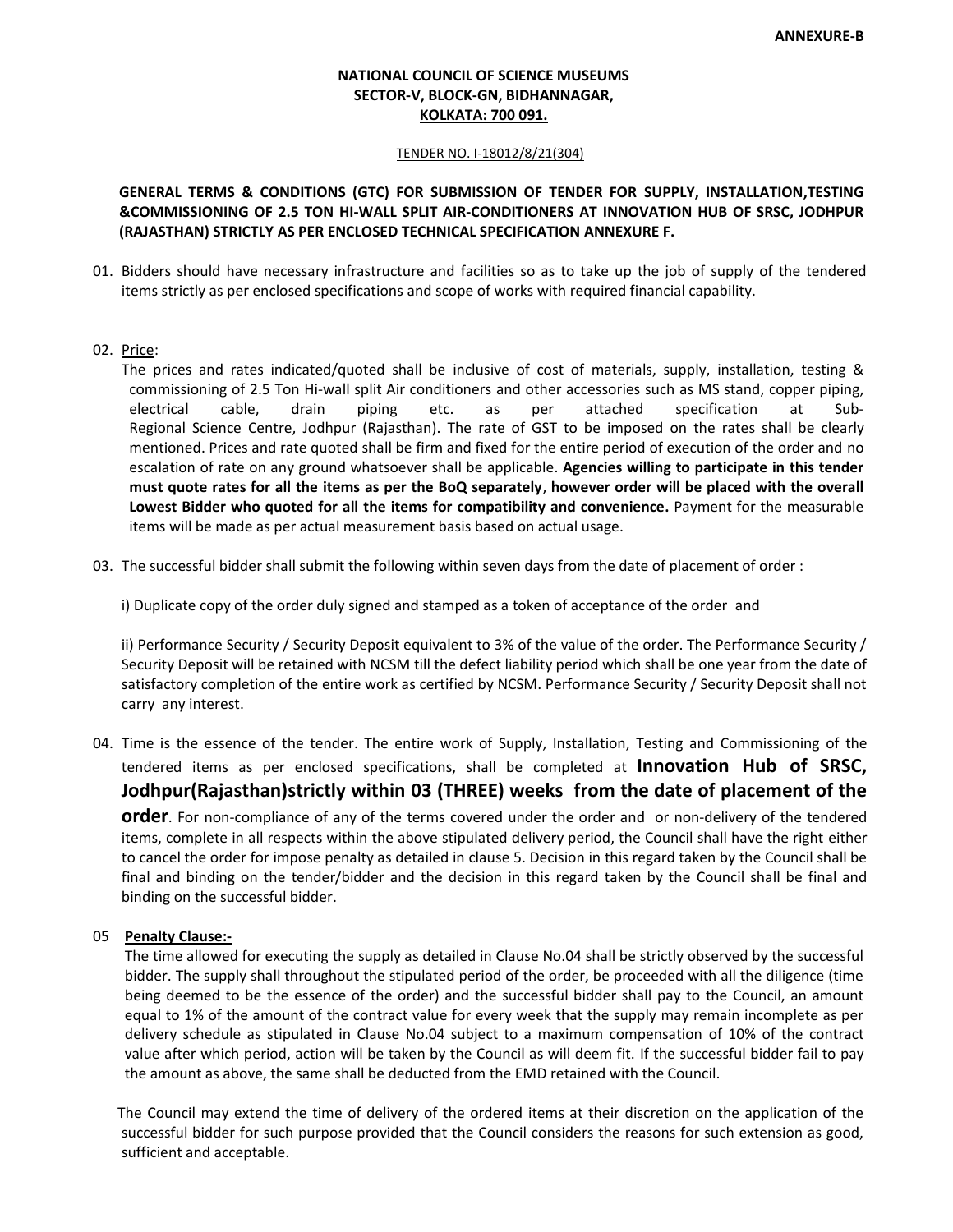**06.** Every effort should be made to complete the supply by the successful bidder within the specified time schedule. In case the firm fails to comply with Clause No.04 within the specified time schedule as per the finalized and accepted terms & conditions, the Council shall have the right to either impose penalty clause or cancel the order forthwith and the earnest money deposit retained with the Council shall be automatically forfeited. The decision of the Council in this regard shall be final and binding on the successful bidder.

## **07. Payment terms:-**

No advance payment shall be made by the Council under any circumstances. Digital Payment (e- Payment)through RTGS/NEFT/TT/etc. shall be released within 30(thirty) working days from the date of receipt of Invoice/Bill(supplies covered under of clause No.04), duly supported by receipted challan subject to satisfactory inspection report of the ordered work issued by the competent authority of the Council**. Invoice should be submitted indicating the GST Registration number, Name of the Banker, IFSC Code, Account number, RTGS and Swift number of the banker etc. for releasing e-payment to the supplier**. Payment for the measurable items will be made as per actual usage of materials by taking measurement jointly by the successful bidder and Council authorities.

# **08. Warranty:**

**The ACs shall have a minimum warranty of 1 year and compressors shall have a warranty of 5 years as mentioned in the technical specifications. In case of any deviation in the warranty period, the same shall also be mentioned.** The bidder shall be responsible for all defects of materials including defective workmanship, use of defective materials etc. for the entire warranty period effective from the date of final acceptance of the ordered materials.

- 09. If it is noticed that the goods supplied do not conform to the specification of the order, the Council shall have the right to reject the materials in part or full. The supplier shall be liable to replace the rejected materials within the stipulated time. Till the replacement is done, the rejected materials shall be lying at the risk, cost and responsibility of the supplier. If the supplier do not arrange to replace the rejected materials within the stipulated time, the same may be disposed off at the risk of the supplier and in the manner which the Council will deem fit. The Council shall be entitled to retain the proceeds of the disposal either in part or in full towards expenses incurred on storage, handling and disposal of the materials. The Council shall also be entitled to recover the expenses made by them on account of storage & handling of such rejected goods till the goods are removed from the premises of the Council. In case the successful bidder fails to pay the damages to the Council, their EMD will be forfeited and such damages will be recovered from their EMD.
- 10. The authorities of the National Council of Science Museums reserves the right to amend, alter or modify the terms & condition mentioned above if necessary from time to time.
- 11. The authorities of National Council of Science Museums, who does not bind themselves to accept the lowest tender, reserves the right to reject or accept any or all tenders wholly or partially without assigning and reason whatsoever.
- 12. The quantities specified in the tender may be decreased or increased at the sole discretion of NCSM authorities.
- 13. All disputes and differences between the successful bidder and the Council of any kind except quality of workmanship and materials whatever arising out of or in connection with the order on carrying out the supply (whether during the progress of the work or after their completion and whether before or after the determination, abandonment or breach of the Terms & conditions of the order) shall be referred to the sole arbitration of a person nominated by the Director General, National Council of Science Museums, whose decision in this regard will be final and binding on both the successful bidder and the Council.

The provisions of the Arbitration and Reconciliation Act 1996 or any statutory modification or re-enactment thereof and of the rules made there under for the time being in force shall apply to arbitration's proceedings under this Clause.

\*\*\*\*\*\*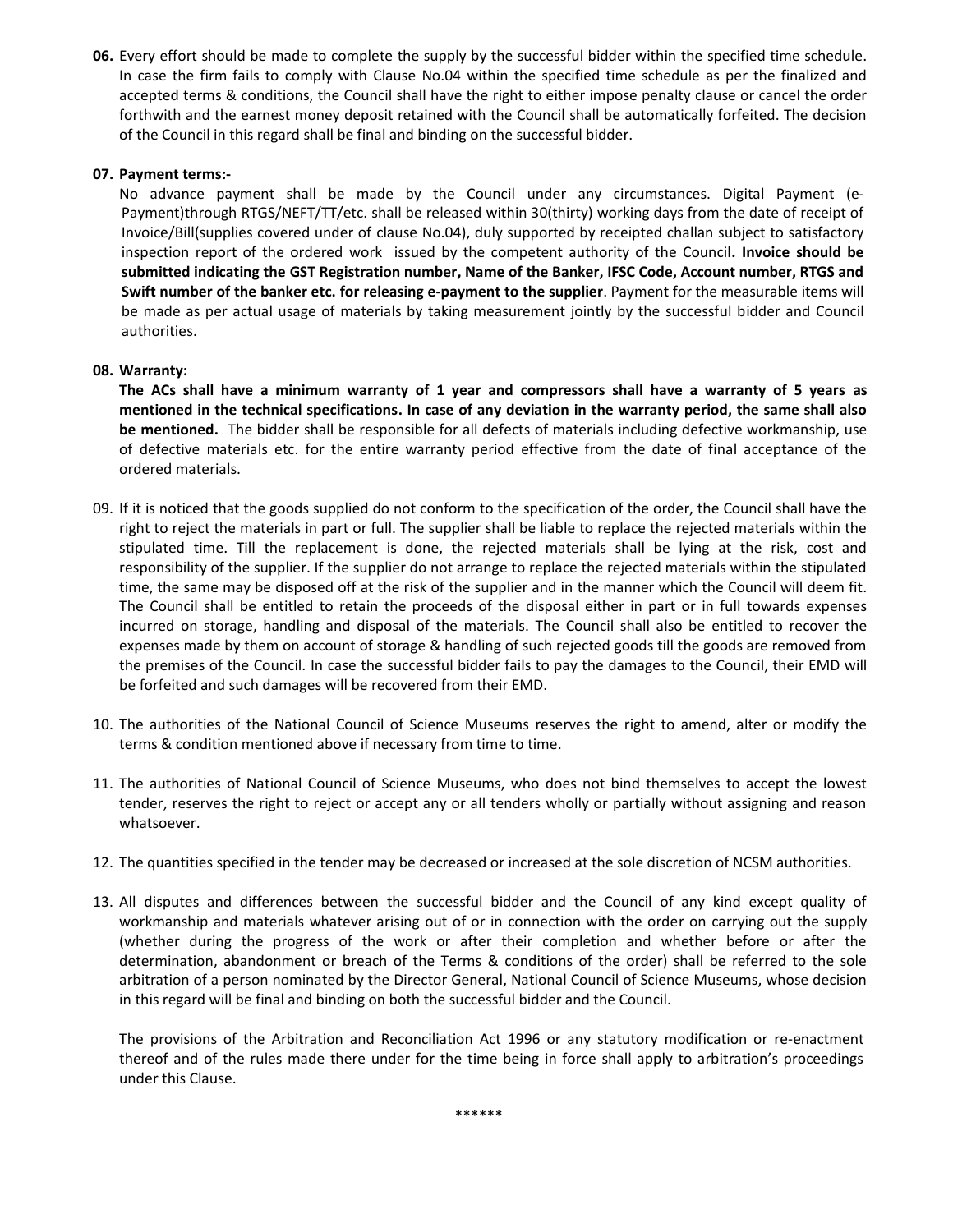# **NATIONAL COUNCIL OF SCIENCE MUSEUMS SECTOR-V, BLOCK-GN, BIDHANNAGAR KOLKATA : 700 091.**

## TENDER NO. I-18012/8/21(304)

# **DECLARATION**

We do hereby accept the "General Terms & Conditions" as provided by the National Council of Science Museums along with the Tender documents for supply, installation, testing  $\&$  commissioning of 2.5 Ton Hi-wall split Air conditioner with all standard accessories at Innovation Hub Sub-Regional Science Centre, Jodhpur (Rajasthan)and also under take to carry out the aforesaid work within the scheduled completion time strictly as per the Technical Specifications of National Council of Science Museums as provided along with the tender documents, in the event of placement of any order on us. The Council shall be at liberty to cancel the order in full or in part in the event of failure of any of the above declaration made by us.

Signature of the Bidder / Constituted Attorney.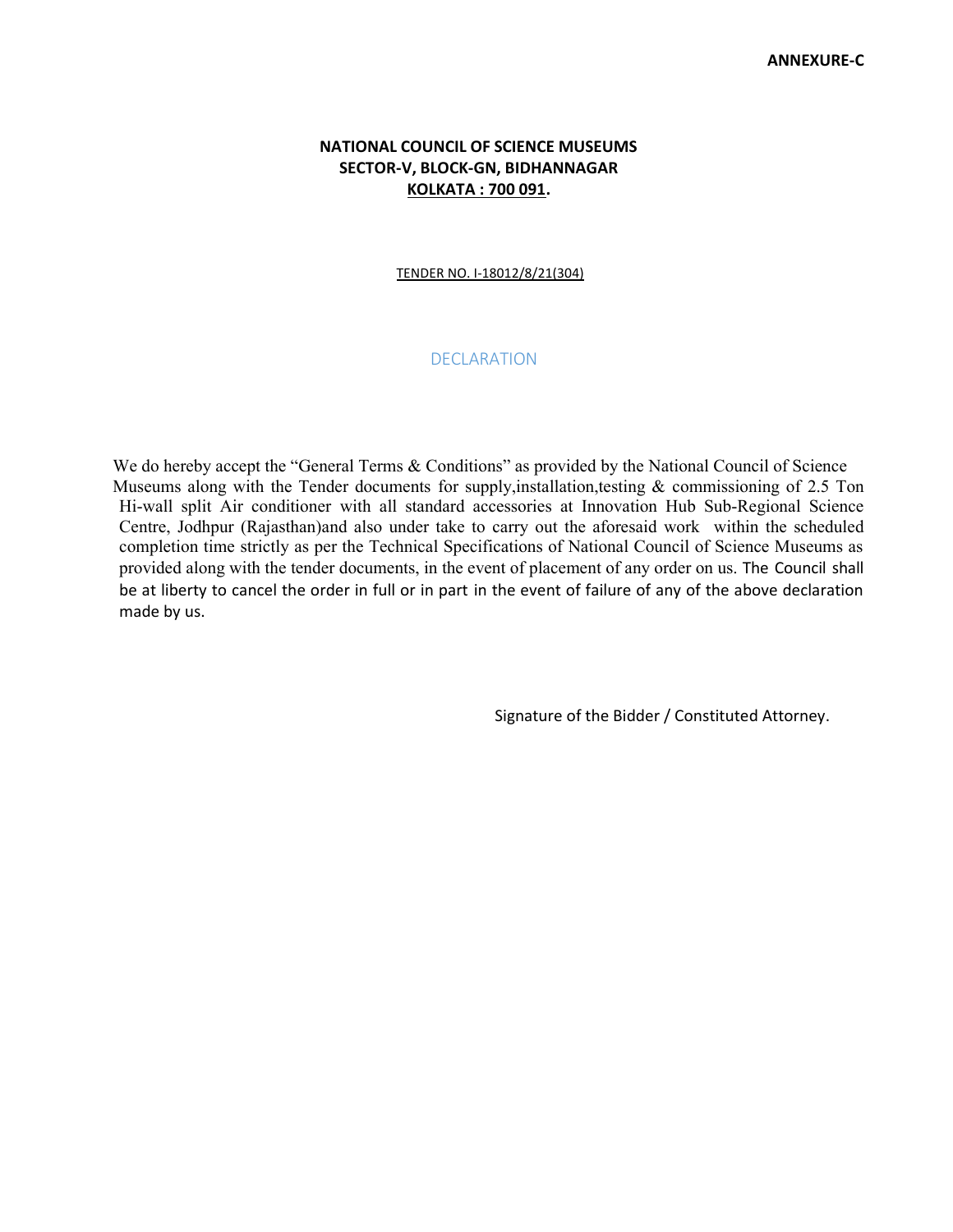# **NATIONAL COUNCIL OF SCIENCE MUSEUMS SECTOR-V, BLOCK-GN, BIDHANNAGAR, KOLKATA – 700 091.**

#### TENDER NO. I-18012/8/21(304)

# TECHNICAL (Techno-Commercial) BID

## Notes**: ALL PARTICULARS / INFORMATIONS SHOULD BE GIVEN IN THE FOLLOWING FORMAT WITH COMPLETE DETAILS.**

|     | 01. Name & Address of the Firm/Bidder                                                                                                                                                                             | $\ddot{\phantom{a}}$ |
|-----|-------------------------------------------------------------------------------------------------------------------------------------------------------------------------------------------------------------------|----------------------|
|     |                                                                                                                                                                                                                   |                      |
|     | 02. Telephone Number                                                                                                                                                                                              | $\ddot{\cdot}$       |
|     | Office                                                                                                                                                                                                            | $\ddot{\cdot}$       |
|     | Address of Service Centre at Jodhpur, Rajasthanwith Phone No.:                                                                                                                                                    |                      |
|     | Name of the contact person and mobile number                                                                                                                                                                      | $\ddot{\cdot}$       |
| 03. | i) Back ground details of the firm<br>(State whether original manufacturer/direct<br>dealer of the manufacturer).                                                                                                 | $\ddot{\cdot}$       |
|     | ii) In case of direct dealers, submit copy of valid<br>dealership certificate issued by the manufacturer.<br>(if the dealership certificate is not submitted,<br>the bid will not be considered)                  | $\ddot{\phantom{a}}$ |
| 04. | State the Name of the Banker including IFSC Code<br>and Account Number of the Tenderer to follow<br>digital mode of payment.                                                                                      | $\ddot{\cdot}$       |
| 05. | Past experience in such business for last 3 years<br>giving details of established clients especially<br>Government offices. Submit satisfactory<br>certificate issued by such clients and<br>Government offices. | $\ddot{\phantom{a}}$ |
| 06. | i) Whether capable for supply ,installation, testing<br>& commissioning of 2.5 ton Hi-wall split Air conditioners<br>strictly as per enclosed technical specification.<br>(Please mention 'YES' or 'NO')          | $\ddot{\cdot}$       |
|     | ii) If it is mentioned 'NO' above, submit<br>detailed deviation to be made from the<br>enclosed technical specification.                                                                                          | $\ddot{\phantom{a}}$ |
|     | (Extra sheet may be attached, if required).                                                                                                                                                                       |                      |
|     | iii. If it is mentioned 'YES' above submit:<br>copies of product brochure (for product<br>categories) as a proof of their statement<br>alongwith Technical compliance sheet.                                      |                      |